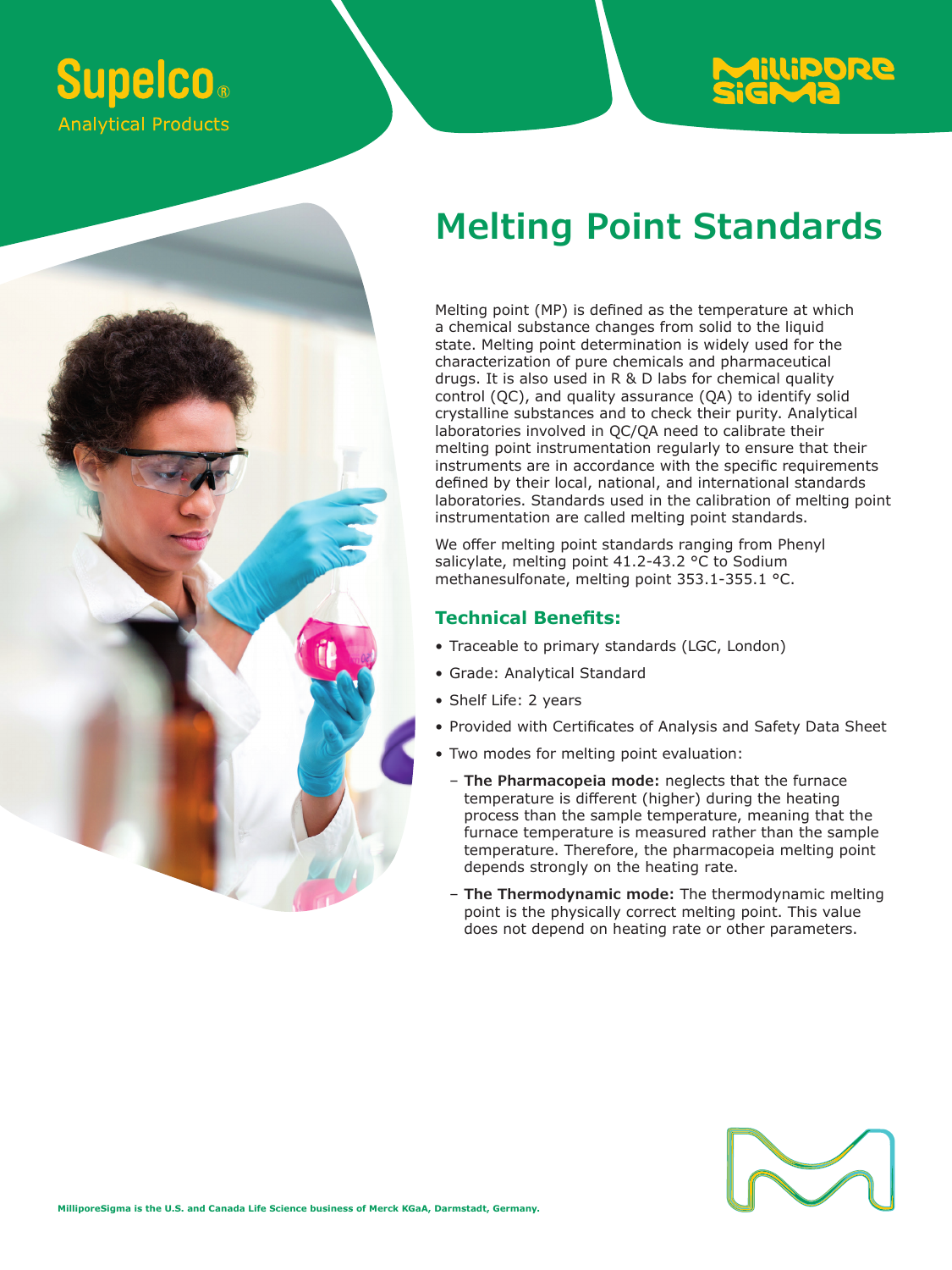## **Melting Point Determination as per European Pharmacopeia's (2.2.14.) Requirements:**

The melting point is determined by Capillary method as described in European Pharmacopeia 10.5 (2.2.14.). The pharmacopeia's requirements for melting point determination are listed:

- Use capillaries with outer diameters ranging from 1.3–1.5 mm and wall thicknesses from 0.1–0.3 mm.
- Apply a constant heating rate of 1 °C/min.
- The recorded temperature represents the temperature of the heating stand, which can be an oil bath or a metal block, in which the thermocouple is positioned.

## **METTLER TOLEDO Melting Point Standards**

METTLER TOLEDO standards are provided with melting points specific to METTLER TOLEDO instrument measured in Thermodynamic mode and Pharmacopeia modes. Also, these standards are useful for the calibration of METTLER TOLEDO melting point instruments. The value for the melting point is an average of 6 to 12 measurements with a METTLER TOLEDO MP 90 and MP 70 excellence melting point instrument (the measuring range is from ambient temperature up to 400  $^{\circ}$ C) that is calibrated with primary standards.

#### **Cat. No. Description Composition Melting Point Pack size [44770](https://www.sigmaaldrich.com/US/en/product/sial/44770?context=product)** METTLER TOLEDO Calibration substance ME 30034252, Phenyl salicylate Phenyl salicylate 41.2 °C (Standard Deviation =  $0.2$  °C) (For measurements in thermodynamic mode) 5g 42.3 °C (Standard Deviation =  $0.2$  °C) (For measurements with a METTLER TOLEDO thermosystem FP in pharmacopeia mode at 1.0 °C /min heating rate) 43.2 °C (Standard Deviation =  $0.2$  °C) (For measurements with a METTLER TOLEDO MP melting point system in pharmacopeia mode at 1.0 °C /min heating rate) **[73664](https://www.sigmaaldrich.com/US/en/product/sial/73664?context=product) METTLER TOLEDO Calibration** substance ME 18870, Benzophenone Benzophenone 47.4 °C (Standard Deviation =  $0.2$  °C) (For measurements in thermodynamic mode at 0.2 °C /min heating rate) 5g 48.5 °C (Standard Deviation = 0.2 °C) (For measurements with a METTLER TOLEDO thermosystem FP900 in pharmacopeia mode at 1.0 °C /min heating rate) 49.4 °C (Standard Deviation =  $0.2$  °C) (For measurements with a METTLER TOLEDO MP melting point system in pharmacopeia mode at 1.0 °C /min heating rate) **[77634](https://www.sigmaaldrich.com/US/en/product/sial/77634?context=product)** METTLER TOLEDO Calibration substance ME 51143093, Vanillin Vanillin 80.9 °C (Standard Deviation =  $0.2$  °C) (For measurements in thermodynamic mode) 5g 82.0 °C (Standard Deviation =  $0.2 \text{ }^{\circ}$ C) (For measurements with a METTLER TOLEDO thermosystem FP in pharmacopeia mode at 1.0 °C /min heating rate) 82.9 °C (Standard Deviation =  $0.2$  °C) (For measurements with a METTLER TOLEDO MP melting point system in pharmacopeia mode at 1.0 °C /min heating rate) **[73983](https://www.sigmaaldrich.com/US/en/product/sial/73983?context=product)** METTLER TOLEDO Calibration substance ME 18555, Benzoic acid Benzoic acid 121.9 °C (Standard Deviation =  $0.2$  °C) (For measurements in thermodynamic mode) 5g 123.0 °C (Standard Deviation =  $0.2$  °C) (For measurements with a METTLER TOLEDO thermosystem FP in pharmacopeia mode at 1.0 °C /min heating rate) 123.9 °C (Standard Deviation =  $0.2$  °C) (For measurements with a METTLER TOLEDO MP melting point system in pharmacopeia mode at 1.0 °C /min heating rate)

## **Table 1: METTLER TOLEDO Calibration substances**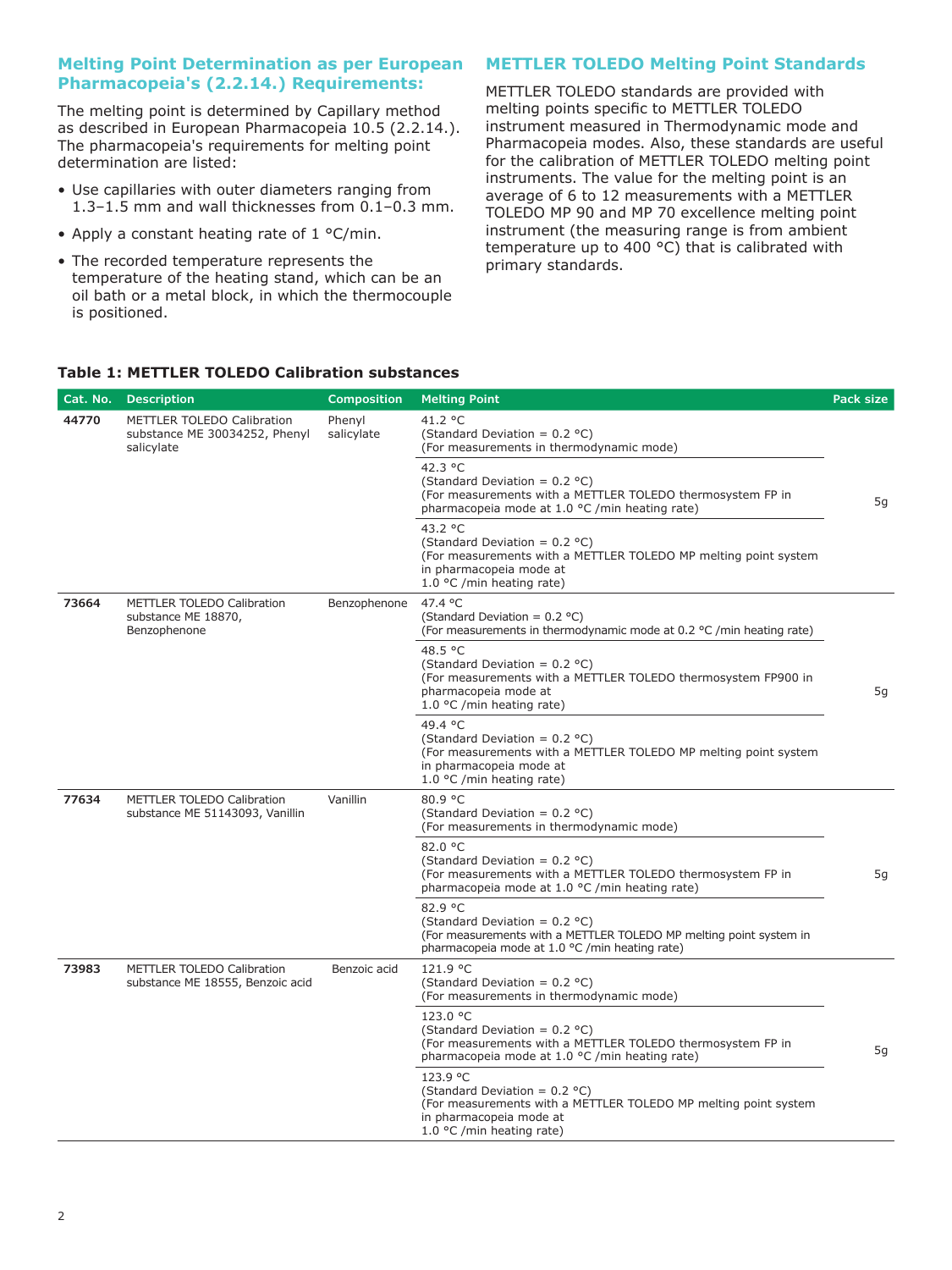## **Table 1: METTLER TOLEDO Calibration substances (continued).**

|       | Cat. No. Description                                                                      | <b>Composition</b>                | <b>Melting Point</b>                                                                                                                                                            | Pack size |
|-------|-------------------------------------------------------------------------------------------|-----------------------------------|---------------------------------------------------------------------------------------------------------------------------------------------------------------------------------|-----------|
| 15809 | METTLER TOLEDO Calibration<br>substance ME 30130597,<br>p-Toluamide,                      | p-Toluamide                       | 159.2 °C<br>(Standard Deviation = 0.3 °C)<br>(For measurements in thermodynamic mode)                                                                                           |           |
|       |                                                                                           |                                   | 160.2 °C<br>(Standard Deviation = $0.3$ °C<br>(For measurements with a METTLER<br>TOLEDO thermosystem FP in pharmacopeia<br>mode at 1.0 °C /min heating rate)                   | 5g        |
|       |                                                                                           |                                   | 161.2 °C<br>(Standard Deviation = $0.3$ °C)<br>(For Measurements with a METTLER TOLEDO<br>MP melting point system in pharmacopeia mode<br>at 1.0 $\degree$ C /min heating rate) |           |
| 41131 | METTLER TOLEDO Calibration substance Saccharin<br>ME 51143091, Saccharin                  |                                   | 228.3 °C<br>(Standard Deviation = 0.3 °C)<br>(For measurements in thermodynamic mode)                                                                                           |           |
|       |                                                                                           |                                   | 229.3 °C<br>(Standard Deviation = $0.3$ °C)<br>(For measurements with a METTLER<br>TOLEDO thermosystem FP in pharmacopeia<br>mode at 1.0 °C /min heating rate)                  | 5g        |
|       |                                                                                           |                                   | 230.3 °C<br>(Standard Deviation = 0.3 °C)<br>(For measurements with a METTLER TOLEDO<br>MP melting point system in pharmacopeia mode<br>at 1.0 $\degree$ C /min heating rate)   |           |
| 94993 | METTLER TOLEDO Calibration<br>substance ME 30130598,<br>Methyltriphenylphosphoniumbromide | Methyltriphenylphosphoniumbromide | 232.6 °C<br>(Standard Deviation = 0.3 °C)<br>(For measurements in thermodynamic mode)                                                                                           |           |
|       |                                                                                           |                                   | 233.7 °C<br>(Standard Deviation = $0.3$ °C)<br>(For measurements with a METTLER TOLEDO<br>thermosystem FP900 in pharmacopeia mode<br>at 1.0 $\degree$ C / min heating rate)     | 5g        |
|       |                                                                                           |                                   | 234.6 °C<br>(Standard Deviation = $0.3$ °C)<br>(For measurements with a METTLER TOLEDO<br>MP melting point system in pharmacopeia mode<br>at 1.0 $\degree$ C /min heating rate) |           |
| 75035 | METTLER TOLEDO Calibration<br>substance ME 18872, Caffeine                                | Caffeine                          | 236.2 °C<br>(Standard Deviation = 0.2 °C)<br>(For measurements in thermodynamic mode)                                                                                           |           |
|       |                                                                                           |                                   | 237.3 °C<br>(Standard Deviation = 0.2 °C)<br>(For measurements with a METTLER<br>TOLEDO thermosystem FP in pharmacopeia<br>mode at 1.0 °C /min heating rate)                    | 5g        |
|       |                                                                                           |                                   | 238.2 °C<br>(Standard Deviation = $0.2$ °C<br>(For measurements with a METTLER TOLEDO<br>MP melting point system in pharmacopeia mode<br>at 1.0 $\degree$ C /min heating rate)  |           |
| 42123 | <b>METTLER TOLEDO Calibration</b><br>substance ME 30130599, Sodium<br>acetate anhydrous   | Sodium acetate anhydrous          | 329.1 °C<br>(Standard Deviation = $0.4$ °C)<br>(For measurements in thermodynamic mode)                                                                                         |           |
|       |                                                                                           |                                   | 330.1 °C<br>(standard deviation = $0.4$ °C)<br>(For measurements with a METTLER TOLEDO<br>thermosystem FP in pharmacopeia mode at<br>1.0 °C /min heating rate)                  | 5g        |
|       |                                                                                           |                                   | 331.1 °C<br>(Standard Deviation = 0.4 °C)<br>(For measurements with a METTLER TOLEDO<br>MP melting point system in pharmacopeia mode<br>at 1.0 $\degree$ C /min heating rate)   |           |